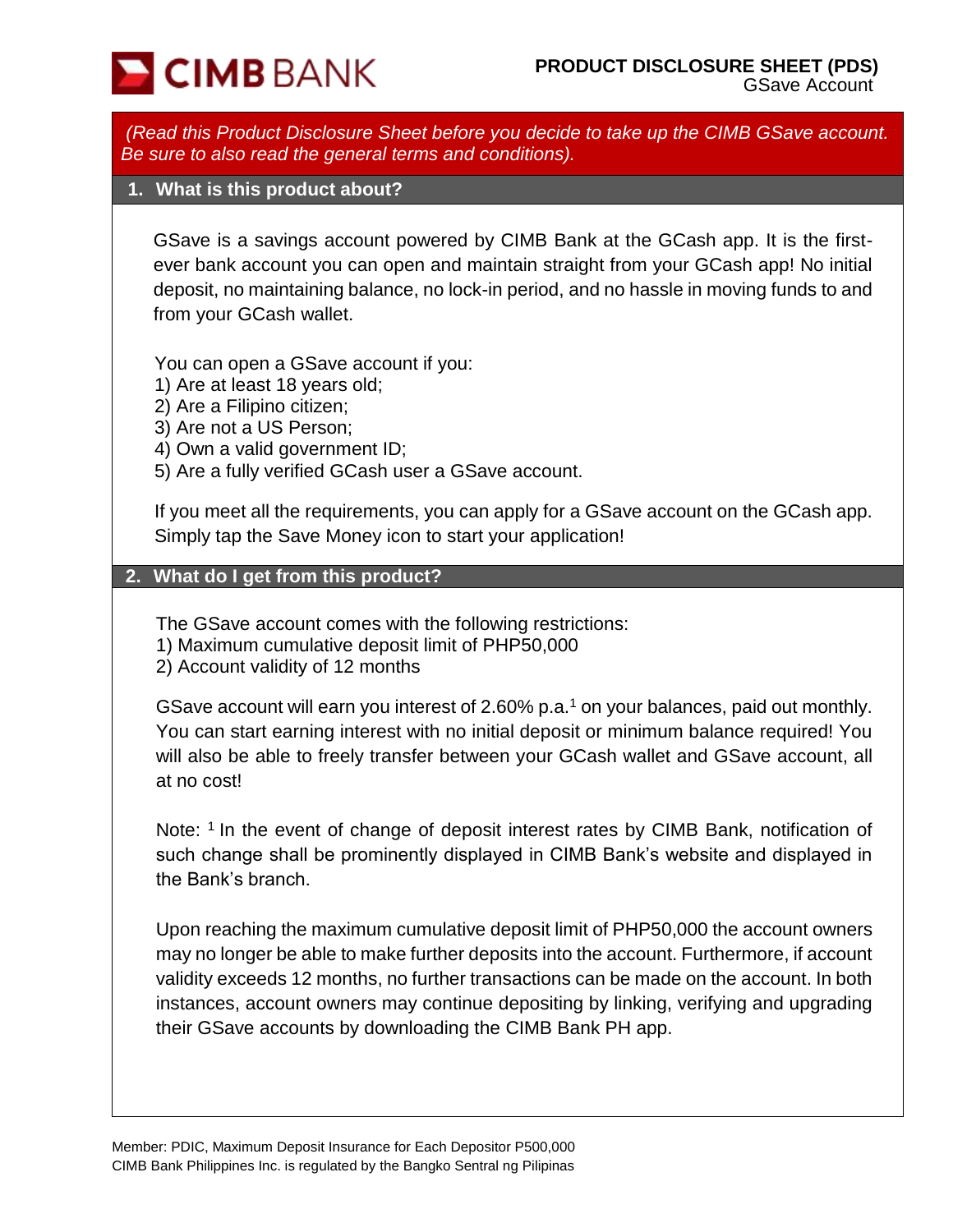Once the account holder downloaded the CIMB Bank app, he/she must log-in using the temporary credentials and proceed in upgrading their GSave accounts under the "Product" tab. In order to upgrade the GSave account, the account holder will need to go through the biometric verification.

You will be informed by CIMB Bank when your GSave account has already been upgraded!

In addition, depositors of the GSave account who maintain a minimum average daily balance of PHP5,000 for one month will be able to enjoy **FREE** life insurance\* with the following features:

- a. Age eligibility between 18 and 64 years old.
- b. No medical check-up required.
- c. 1x coverage of the average daily balance\*\* of the depositor, up to a maximum coverage limit of PHP250,000. Or if the Eligible Member's GSave account has been active for less than 3 months, the computation of coverage will be 100% of the client's GSave account's latest balance\*\*\* divided by 3, up to a maximum coverage limit of PHP250,000.
- d. Coverage is renewed on a monthly basis subject to depositor meeting the requirement of minimum PHP5,000 average daily balance.

*\* Proof of coverage serves as official documentation of the FREE life insurance coverage.*

*\*\* Average daily balance of the past three calendar months prior to Insured's demise.*

*\*\*\* Latest balance is the last recorded balance of the month prior to the month of coverage.*

Below is an illustration of the interest rate computation on the CIMB GSave Account:

### **Nominal Interest Amount**

 $=$  ((Average daily balance  $*$  No. of days in the month)/360)  $*$  interest rate

## **Withholding Tax Amount**

 $=$  ((Average daily balance  $*$  No. of days in the month)/360)  $*$  interest rate  $*$  Withholding tax

## **Net Interest Amount**

= Nominal Interest Amount – Withholding Tax Amount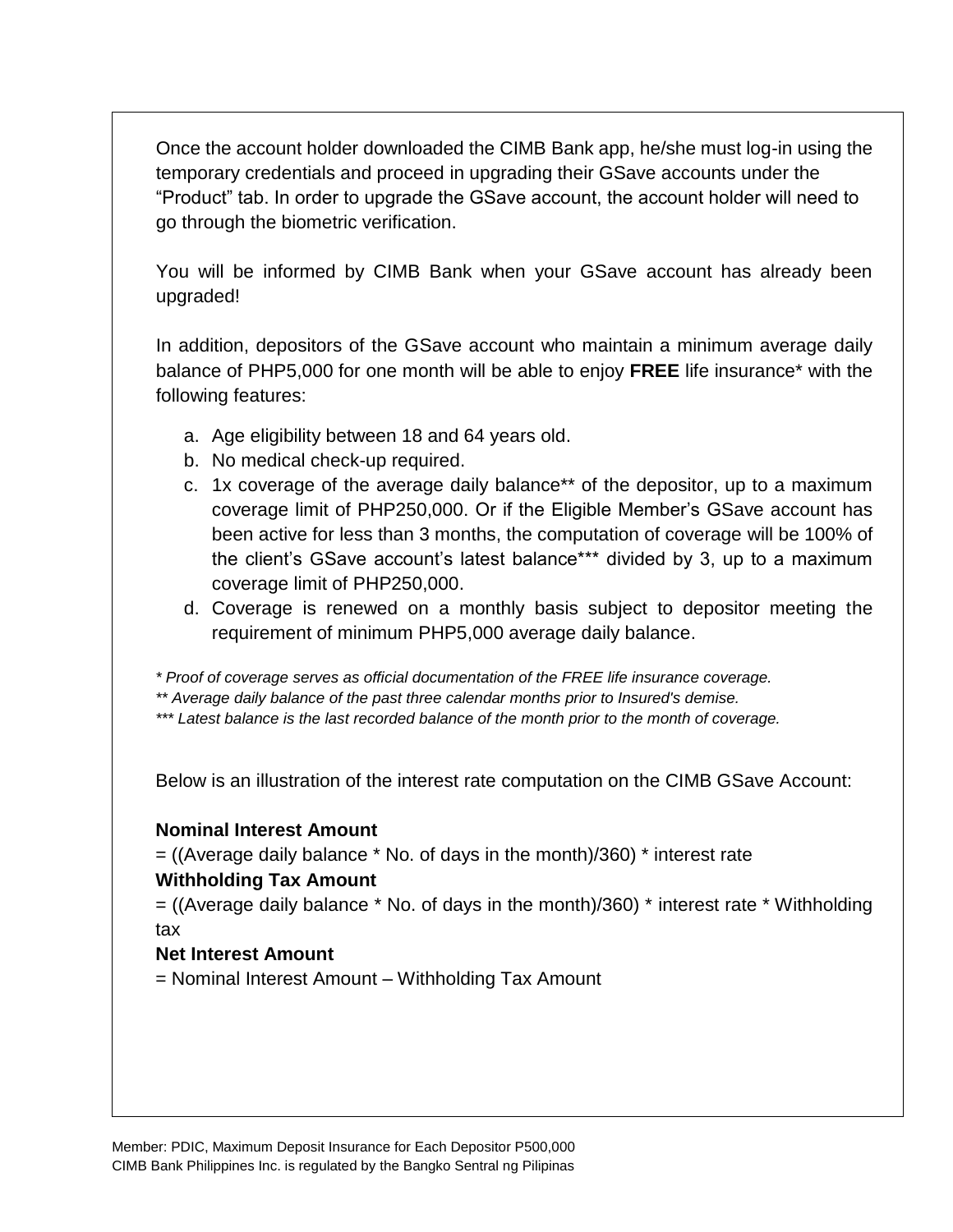## **Example:**

Average Daily Balance: PHP50,000 No. of days in the month: 30 days Interest rate: 2.60% Withholding tax: 20%

## **Nominal Interest Amount:**

 $((PHP 50,000*30)/360)*2.60% = PHP 108.33$ 

## **Withholding Tax Amount:**

 $((PHP 50,000*30)/360)*2.60% * 20% = PHP 21.67$ 

### **Net Interest Amount:**

PHP 108.33 – PHP 21.67 = PHP 86.77

### **3. What fees and charges do I have to pay?**

Fees and charges tabulated below are part of the fees and charges. For full details, kindly refer to [www.cimbbank.com.ph.](http://www.cimbbank.com.ph/)

| Fees and Charges <sup>2</sup> |                                         |           |  |  |
|-------------------------------|-----------------------------------------|-----------|--|--|
| No.                           | Fees and Charges<br>Fee Amount          |           |  |  |
| 1                             | <b>Below Minimum Balance Fee</b>        | Waived    |  |  |
| 2                             | <b>Account Closure Fee</b>              | Waived    |  |  |
| 3                             | <b>Monthly Account Maintenance Fees</b> | Waived    |  |  |
| 4                             | <b>Monthly Maintenance Fee</b>          | Waived    |  |  |
| 5                             | Cash-In Over the Counter via 7-Eleven   | Php 25.00 |  |  |

Note : <sup>2</sup>All fees and charges are subject to change. You may refer to our latest fees and charges at www.cimbbank.com.ph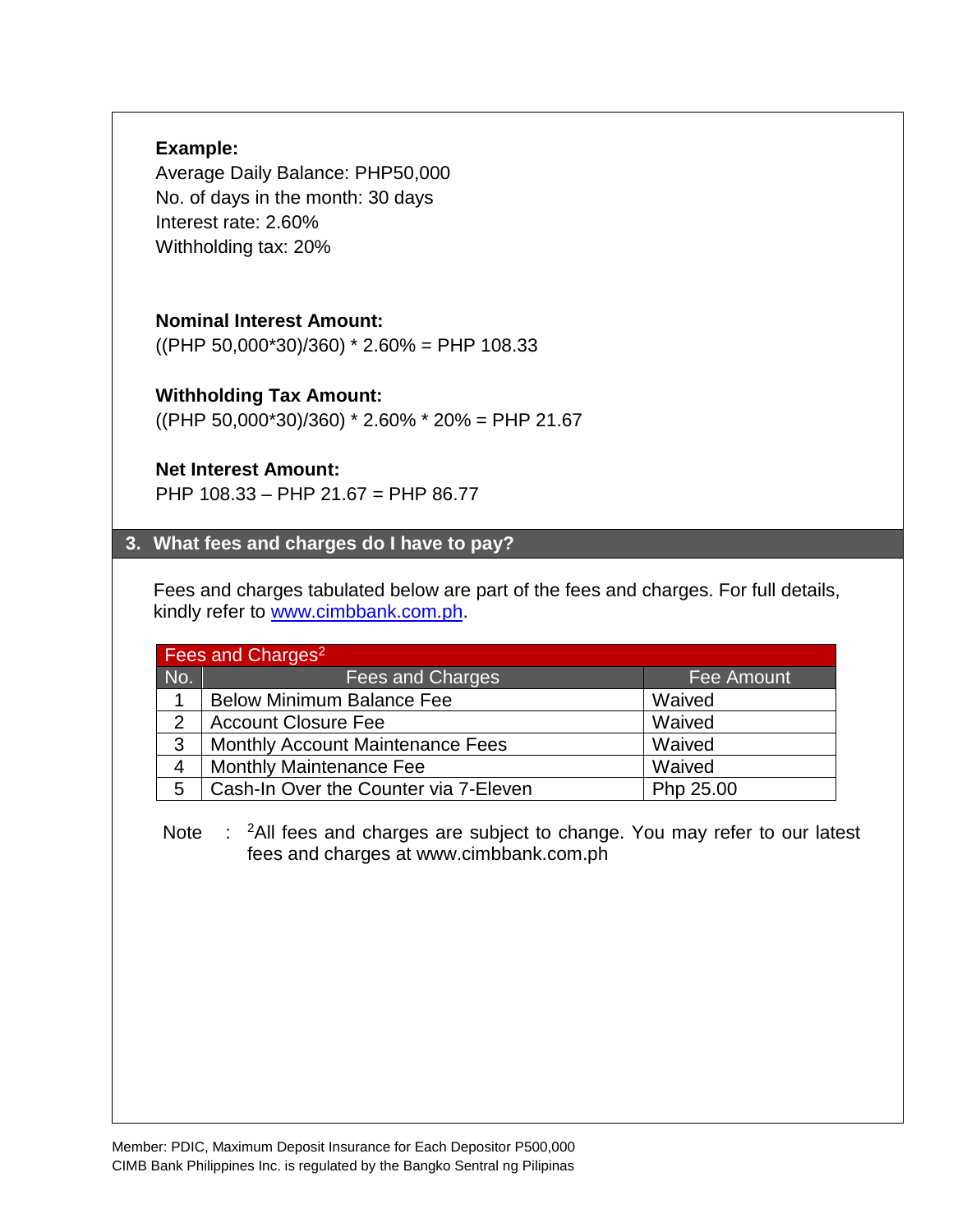### **4. What are the key terms and conditions?**

Please refer to the Terms and Conditions on GSave Account and Deposit Account/Mobile App. Copy of this document will be shared with you upon opening of the GSave Account.

### **5. What are the risks involved?**

You may experience the typical risks associated with conducting a deposit transaction with any other banking institution. Please read through the CIMB Electronic Banking Consumer Awareness Program embedded in the Terms and Conditions on Deposit Account/Mobile App and Electronic Banking.

You must notify us immediately after finding out that any codes, usernames and passwords have been compromised, or if you suspect that an unauthorized transaction has been conducted on your CIMB Bank GSave account in order for us to block your account.

If you seek for assistance due to any materialized risks, you may contact us via the CIMB Bank PH app, or you can also refer to the contact details below.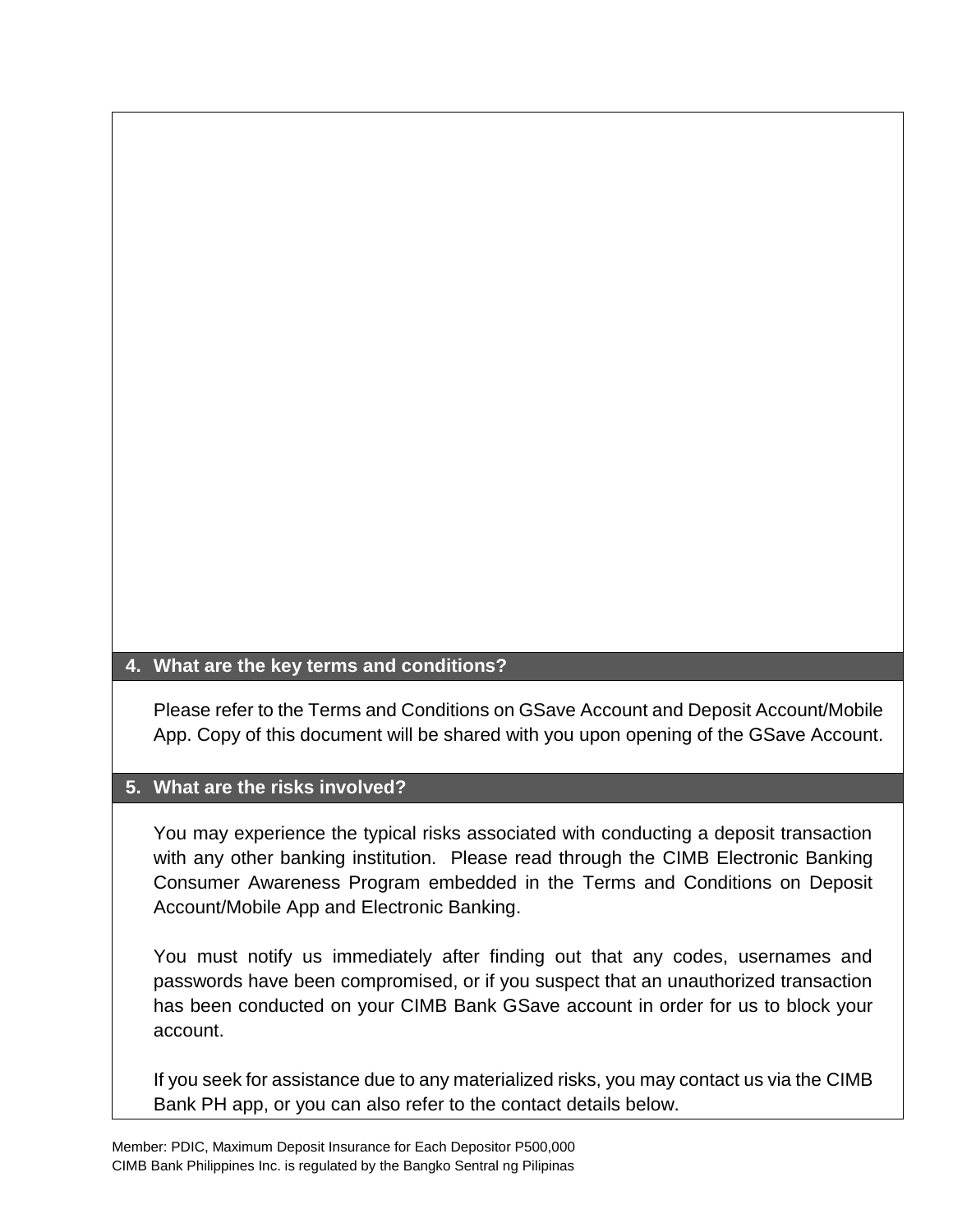### **6. What do I need to do if there are changes to my contact details?**

It is important that you inform us of any changes in your contact details to ensure that all correspondence reach you in a timely manner. You can update your personal details by speaking with our Customer Services Officers at the contact details below.

## **7. Where can I get further information?**

Speak with our Customer Service Officers available from 6 am to 10 pm from Monday to Sunday:

Just dial #CIMB (#2462) on your phone! Local calls are toll-free for Globe, Smart, and PLDT subscribers nationwide. If you're currently not in the Philippines, please call +632 924 2462.

# **8. Who should I contact for further information or to file a complaint?**